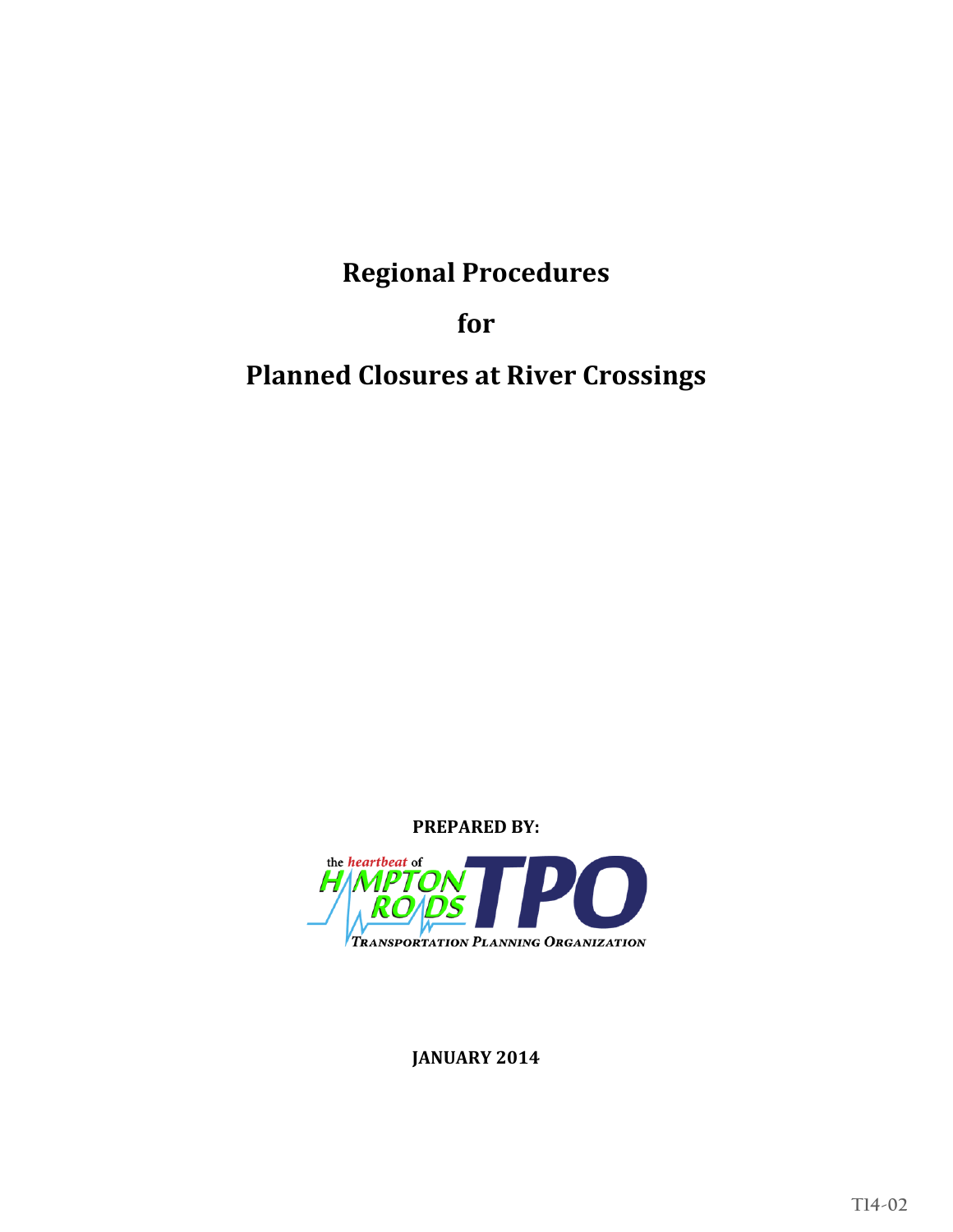#### **HAMPTON ROADS TRANSPORTATION PLANNING ORGANIZATION NON-VOTING MEMBERS**

**GLOUCESTER COUNTY NEWPORT NEWS SUFFOLK** Brenda G. Garton Jim Bourey Selena Cuffee-Glenn

**ISLE OF WIGHT COUNTY POQUOSON WILLIAMSBURG** Anne Seward **J. Randall Wheeler** Jackson C. Tuttle

**CHESAPEAKE JAMES CITY COUNTY PORTSMOUTH** James E. Baker Doug Powell John Rowe

**HAMPTON NORFOLK VIRGINIA BEACH** Mary Bunting **Marcus Jones** Marcus Jones James K. Spore

**YORK COUNTY** James O. McReynolds

# **FEDERAL HIGHWAY ADMINISTRATION**

Irene Rico, Division Administrator – Virginia Division

#### **FEDERAL TRANSIT ADMINISTRATION**

Brigid Hynes-Cherin, Regional Administrator, Region 3

#### **FEDERAL AVIATION ADMINISTRATION**

Jeffrey W. Breeden, Airport Planner, Washington Airports District Office

#### **VIRGINIA DEPARTMENT OF AVIATION** Randall P. Burdette, Director

**PENINSULA AIRPORT COMMISSION** Ken Spirito, Executive Director

**NORFOLK AIRPORT AUTHORITY** Wayne E. Shank, Executive Director

#### **CITIZEN TRANSPORTATION ADVISORY COMMITTEE**

Shepelle Watkins-White, Chair

#### **FREIGHT TRANSPORTATION ADVISORY COMMITTEE**

William Bell, Co-Chair (Nonvoting Board Member) Delegate Christopher P. Stolle, Co-Chair (Voting Board Member)

**MILITARY LIAISONS INVITED PARTICIPANTS**

David A. Culler, Captain, U.S. Navy Hollis D. Ellis, CTB و Hollis D. Ellis, CTB<br>John Little, Captain, U.S. Coast Guard W. Shepperd Miller, III, CTB John Little, Captain, U.S. Coast Guard John J. Allen, Jr. Colonel, Langley Thomas R. Wetherington, Colonel, Langley

## **HRTPO PROJECT STAFF**

| Camelia Ravanbakht, Ph.D.   | Deputy Executive Director                 |
|-----------------------------|-------------------------------------------|
| Robert B. Case, Ph.D., P.E. | <b>Principal Transportation Engineer</b>  |
| Kathlene Grauberger         | Senior Administrative Assistant           |
| Michael Long                | <b>General Services Manager</b>           |
| Christopher Vaigneur        | <b>Assistant General Services Manager</b> |
|                             |                                           |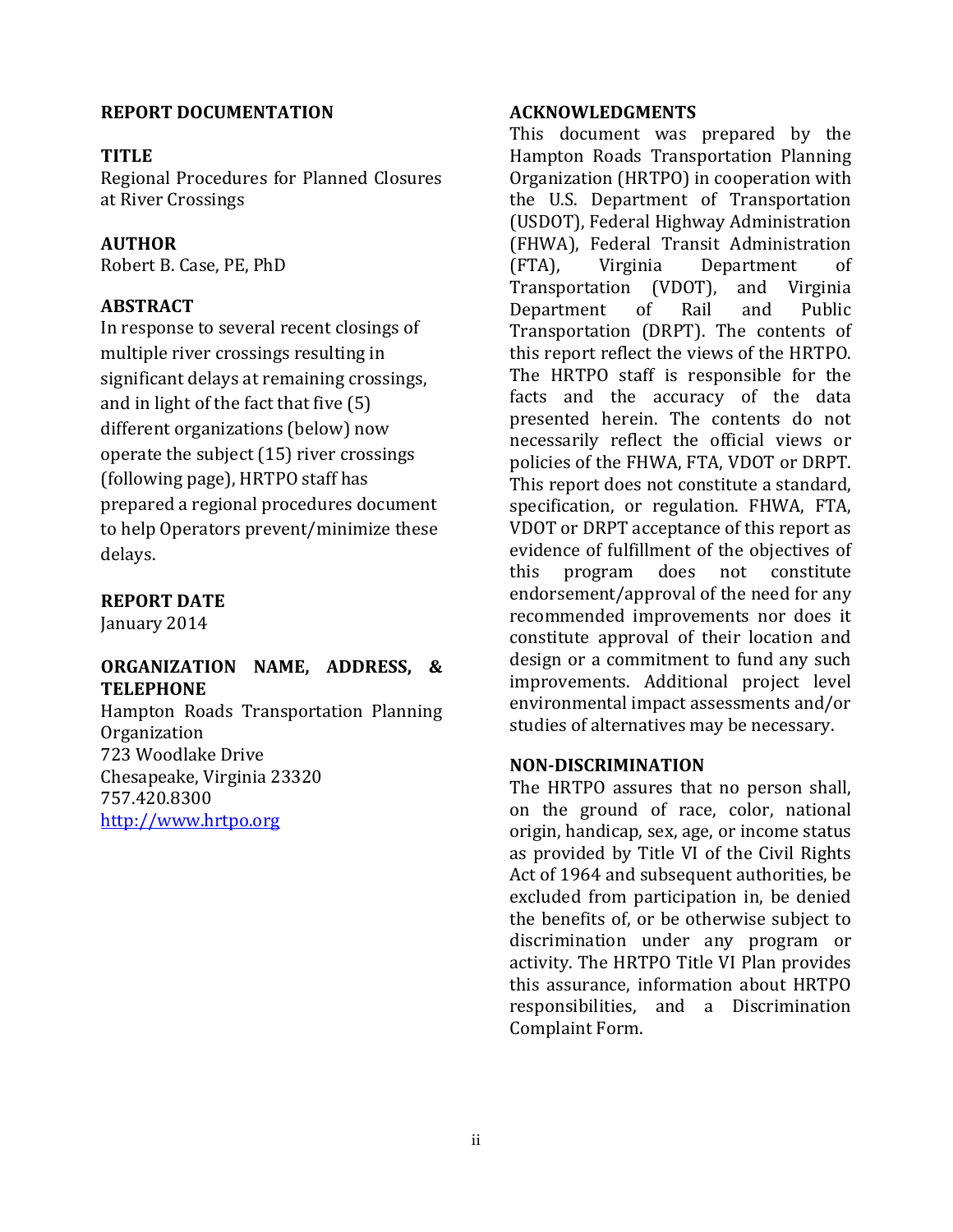# **Regional Procedures**

for

**Planned Closures at River Crossings**

**PREPARED BY:**



**JANUARY 2014**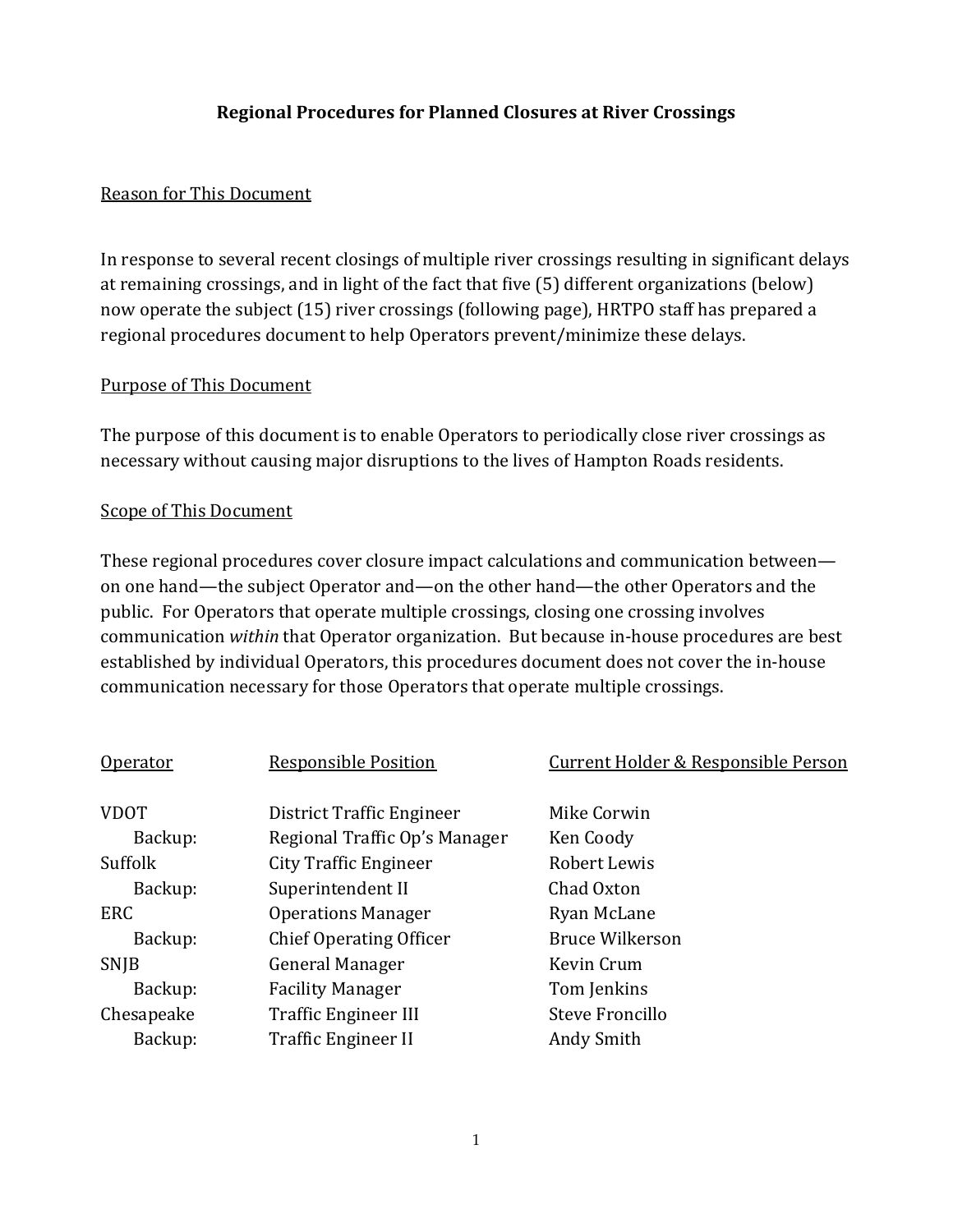#### **REPORT DOCUMENTATION**

#### **TITLE**

Regional Procedures for Planned Closures at River Crossings

## **AUTHOR**

Robert B. Case, PE, PhD

#### **ABSTRACT**

In response to several recent closings of multiple river crossings resulting in significant delays at remaining crossings, and in light of the fact that five  $(5)$ different organizations (below) now operate the subject  $(15)$  river crossings (following page), HRTPO staff has prepared a regional procedures document to help Operators prevent/minimize these delays. 

## **REPORT DATE**

January 2014

## **ORGANIZATION NAME, ADDRESS, & TELEPHONE**

Hampton Roads Transportation Planning Organization 723 Woodlake Drive Chesapeake, Virginia 23320 757.420.8300 http://www.hrtpo.org 

#### **ACKNOWLEDGMENTS**

This document was prepared by the Hampton Roads Transportation Planning Organization (HRTPO) in cooperation with the U.S. Department of Transportation (USDOT), Federal Highway Administration (FHWA), Federal Transit Administration (FTA), Virginia Department of Transportation (VDOT), and Virginia Department of Rail and Public Transportation (DRPT). The contents of this report reflect the views of the HRTPO. The HRTPO staff is responsible for the facts and the accuracy of the data presented herein. The contents do not necessarily reflect the official views or policies of the FHWA, FTA, VDOT or DRPT. This report does not constitute a standard, specification, or regulation. FHWA, FTA, VDOT or DRPT acceptance of this report as evidence of fulfillment of the objectives of this program does not constitute endorsement/approval of the need for any recommended improvements nor does it constitute approval of their location and design or a commitment to fund any such improvements. Additional project level environmental impact assessments and/or studies of alternatives may be necessary.

#### **NON‐DISCRIMINATION**

The HRTPO assures that no person shall, on the ground of race, color, national origin, handicap, sex, age, or income status as provided by Title VI of the Civil Rights Act of 1964 and subsequent authorities, be excluded from participation in, be denied the benefits of, or be otherwise subject to discrimination under any program or activity. The HRTPO Title VI Plan provides this assurance, information about HRTPO responsibilities, and a Discrimination Complaint Form.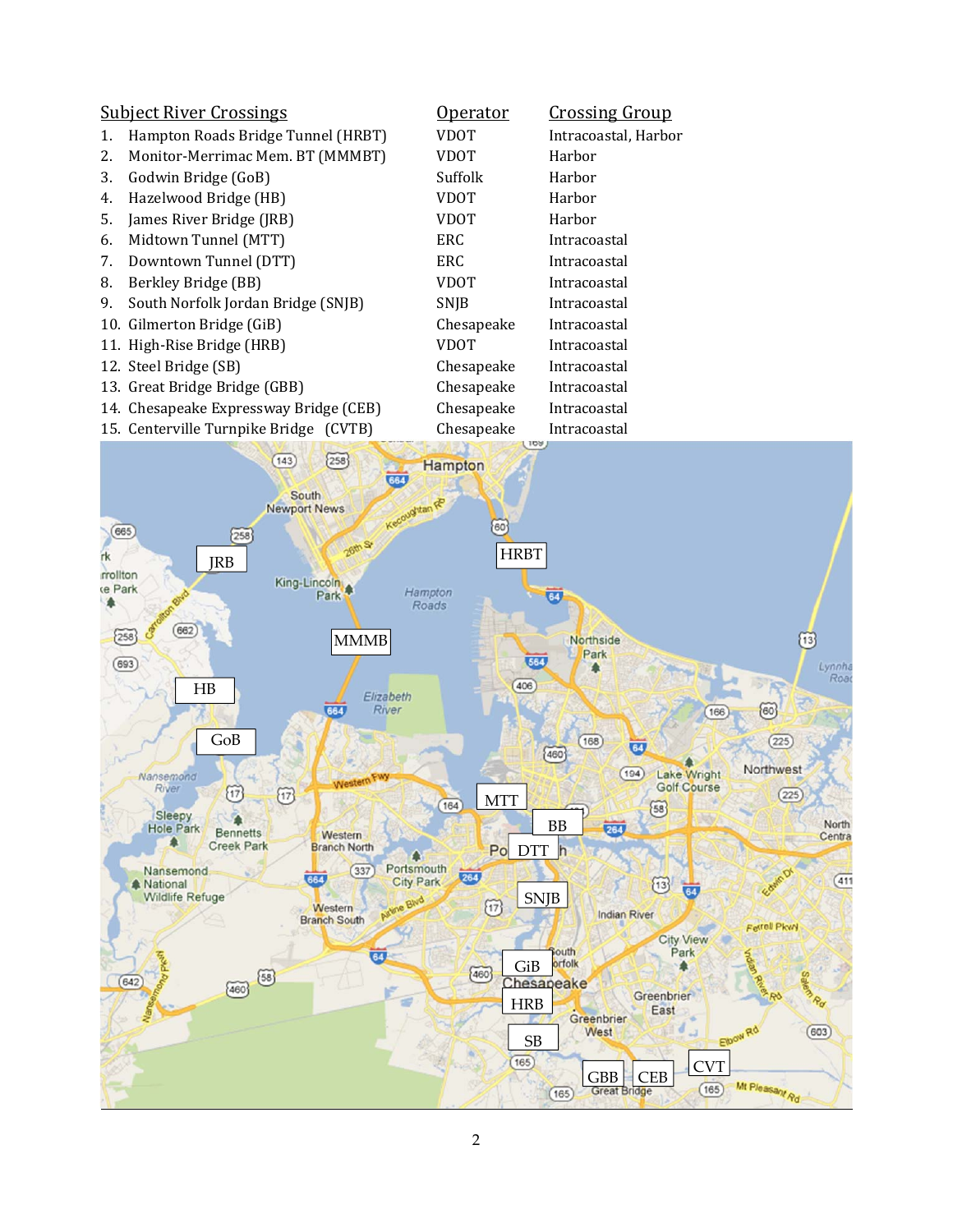#### **Regional Procedures for Planned Closures at River Crossings**

#### **Reason for This Document**

In response to several recent closings of multiple river crossings resulting in significant delays at remaining crossings, and in light of the fact that five (5) different organizations (below) now operate the subject (15) river crossings (following page), HRTPO staff has prepared a regional procedures document to help Operators prevent/minimize these delays.

#### Purpose of This Document

The purpose of this document is to enable Operators to periodically close river crossings as necessary without causing major disruptions to the lives of Hampton Roads residents.

#### Scope of This Document

These regional procedures cover closure impact calculations and communication between on one hand—the subject Operator and—on the other hand—the other Operators and the public. For Operators that operate multiple crossings, closing one crossing involves communication within that Operator organization. But because in-house procedures are best established by individual Operators, this procedures document does not cover the in-house communication necessary for those Operators that operate multiple crossings.

| <b>Responsible Position</b>    | Current Holder & Responsible Person |
|--------------------------------|-------------------------------------|
| District Traffic Engineer      | Mike Corwin                         |
| Regional Traffic Op's Manager  | Ken Coody                           |
| City Traffic Engineer          | Robert Lewis                        |
| Superintendent II              | Chad Oxton                          |
| <b>Operations Manager</b>      | Ryan McLane                         |
| <b>Chief Operating Officer</b> | <b>Bruce Wilkerson</b>              |
| General Manager                | Kevin Crum                          |
| <b>Facility Manager</b>        | Tom Jenkins                         |
| <b>Traffic Engineer III</b>    | Steve Froncillo                     |
| Traffic Engineer II            | Andy Smith                          |
|                                |                                     |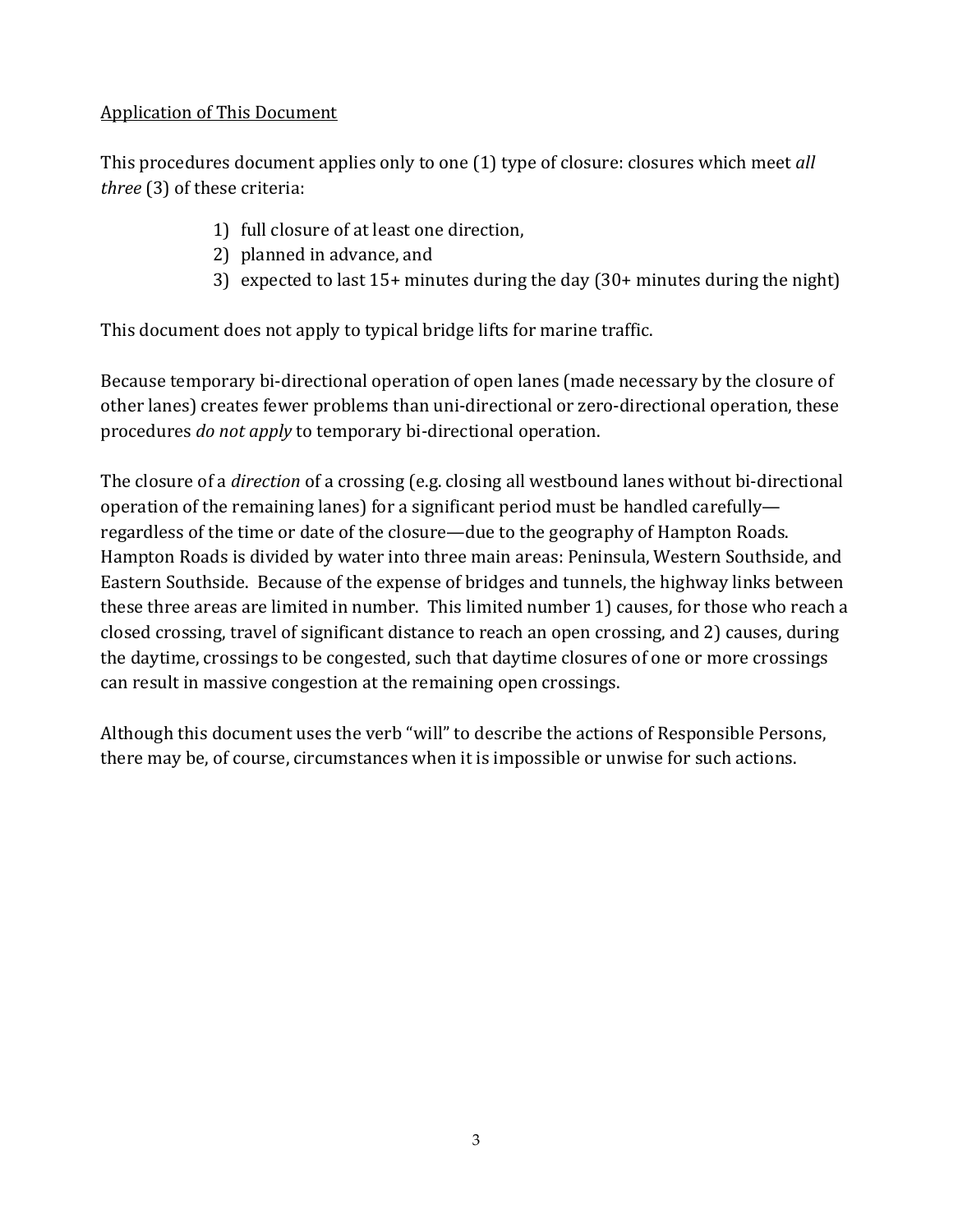|    | <u>Subject River Crossings</u>         | <u> Operator</u> | <u>Crossing Group</u> |
|----|----------------------------------------|------------------|-----------------------|
| 1. | Hampton Roads Bridge Tunnel (HRBT)     | VDOT             | Intracoastal, Harbor  |
| 2. | Monitor-Merrimac Mem. BT (MMMBT)       | <b>VDOT</b>      | Harbor                |
| 3. | Godwin Bridge (GoB)                    | Suffolk          | Harbor                |
| 4. | Hazelwood Bridge (HB)                  | <b>VDOT</b>      | Harbor                |
| 5. | James River Bridge (JRB)               | <b>VDOT</b>      | Harbor                |
| 6. | Midtown Tunnel (MTT)                   | ERC              | Intracoastal          |
| 7. | Downtown Tunnel (DTT)                  | <b>ERC</b>       | Intracoastal          |
| 8. | Berkley Bridge (BB)                    | <b>VDOT</b>      | Intracoastal          |
| 9. | South Norfolk Jordan Bridge (SNJB)     | <b>SNJB</b>      | Intracoastal          |
|    | 10. Gilmerton Bridge (GiB)             | Chesapeake       | Intracoastal          |
|    | 11. High-Rise Bridge (HRB)             | <b>VDOT</b>      | Intracoastal          |
|    | 12. Steel Bridge (SB)                  | Chesapeake       | Intracoastal          |
|    | 13. Great Bridge Bridge (GBB)          | Chesapeake       | Intracoastal          |
|    | 14. Chesapeake Expressway Bridge (CEB) | Chesapeake       | Intracoastal          |
|    | 15. Centerville Turnpike Bridge (CVTB) | Chesapeake       | Intracoastal          |
|    |                                        |                  |                       |

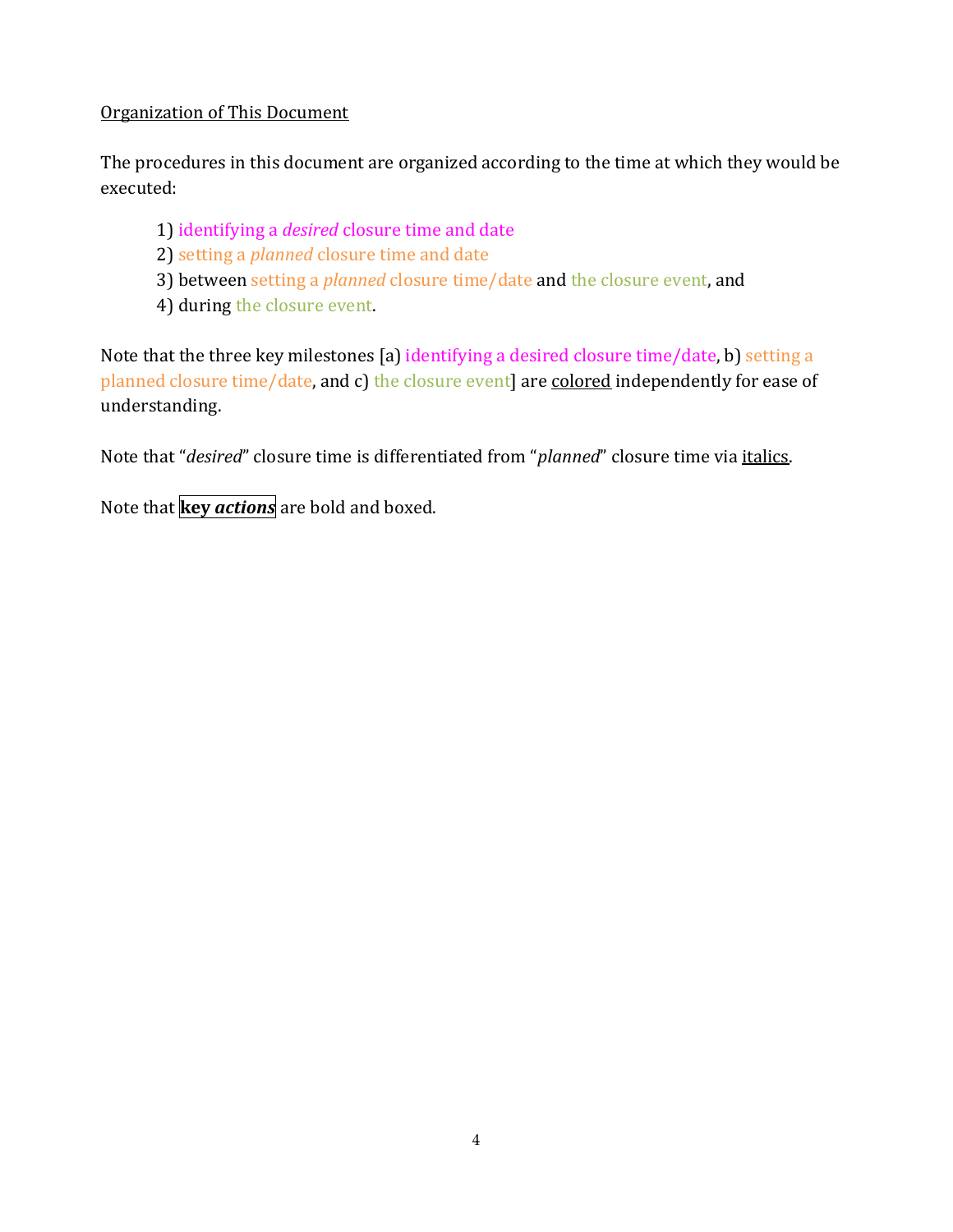#### **Application of This Document**

This procedures document applies only to one (1) type of closure: closures which meet *all three* (3) of these criteria:

- 1) full closure of at least one direction,
- 2) planned in advance, and
- 3) expected to last  $15+$  minutes during the day  $(30+$  minutes during the night)

This document does not apply to typical bridge lifts for marine traffic.

Because temporary bi-directional operation of open lanes (made necessary by the closure of other lanes) creates fewer problems than uni-directional or zero-directional operation, these procedures *do* not *apply* to temporary bi-directional operation.

The closure of a *direction* of a crossing (e.g. closing all westbound lanes without bi-directional operation of the remaining lanes) for a significant period must be handled carefully regardless of the time or date of the closure—due to the geography of Hampton Roads. Hampton Roads is divided by water into three main areas: Peninsula, Western Southside, and Eastern Southside. Because of the expense of bridges and tunnels, the highway links between these three areas are limited in number. This limited number 1) causes, for those who reach a closed crossing, travel of significant distance to reach an open crossing, and 2) causes, during the daytime, crossings to be congested, such that daytime closures of one or more crossings can result in massive congestion at the remaining open crossings.

Although this document uses the verb "will" to describe the actions of Responsible Persons, there may be, of course, circumstances when it is impossible or unwise for such actions.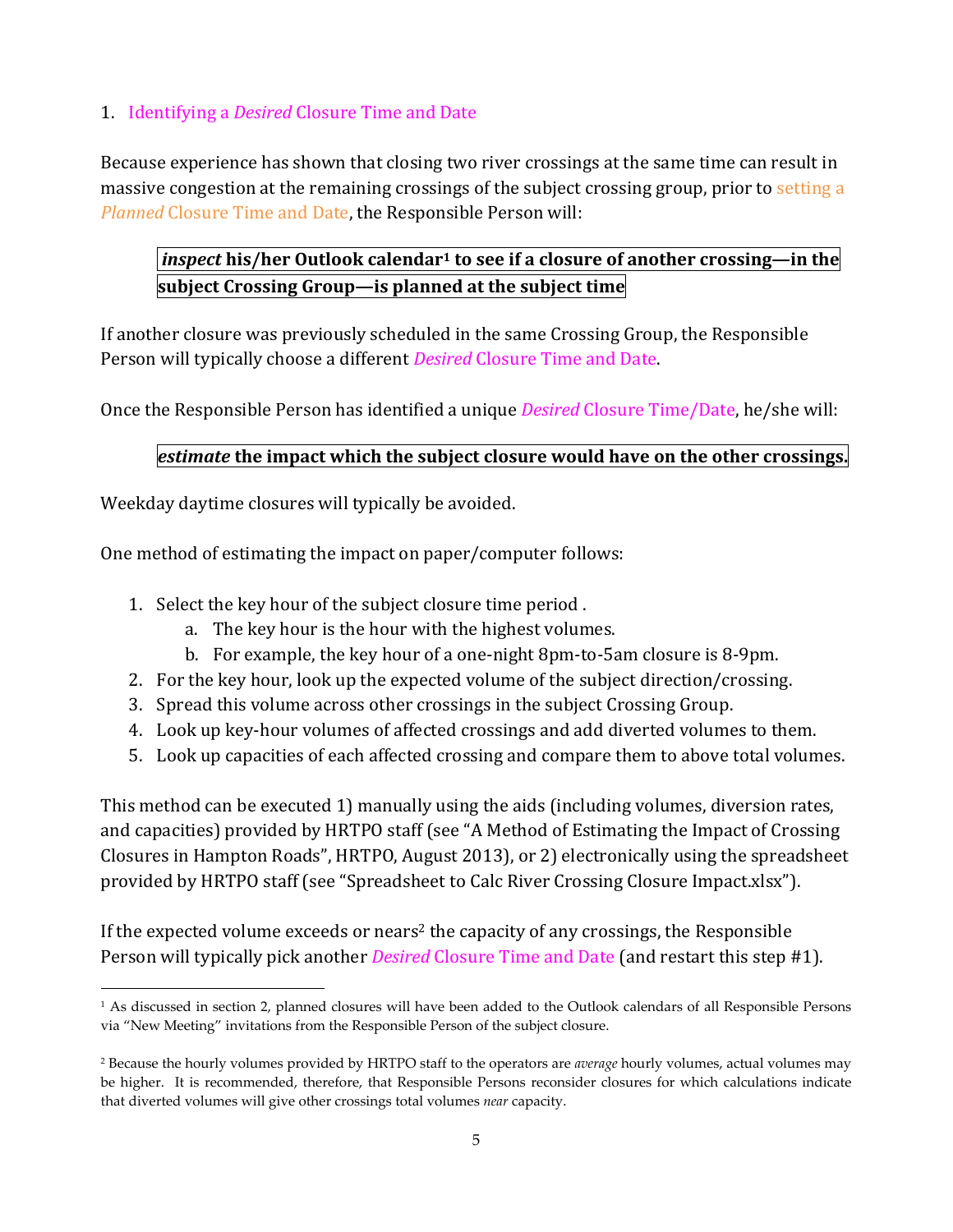#### Organization of This Document

The procedures in this document are organized according to the time at which they would be executed: 

- 1) identifying a *desired* closure time and date
- 2) setting a *planned* closure time and date
- 3) between setting a *planned* closure time/date and the closure event, and
- 4) during the closure event.

Note that the three key milestones [a) identifying a desired closure time/date, b) setting a planned closure time/date, and c) the closure event] are colored independently for ease of understanding. 

Note that "*desired*" closure time is differentiated from "*planned*" closure time via *italics*.

Note that **key** *actions* are bold and boxed.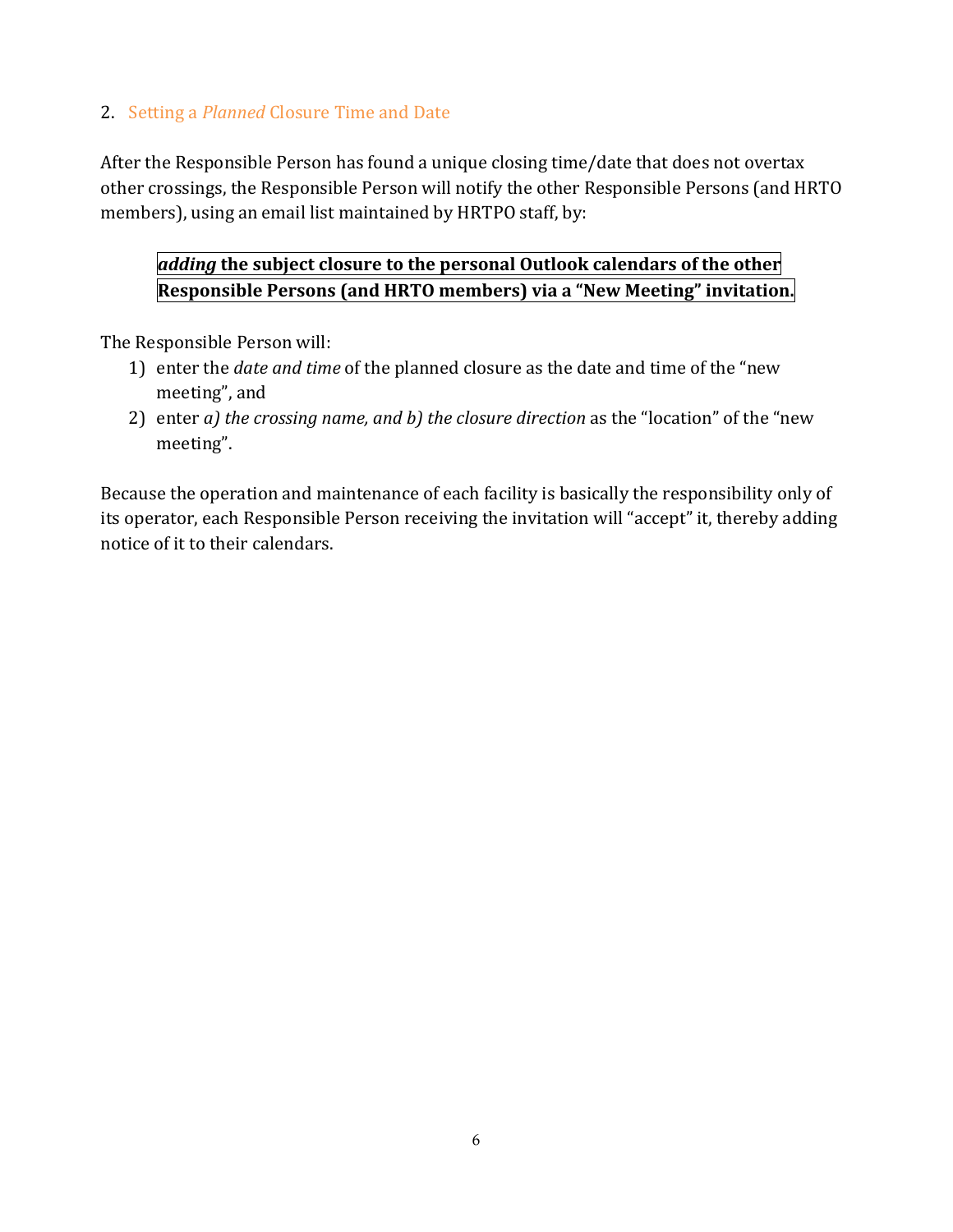# 1. Identifying a *Desired* Closure Time and Date

Because experience has shown that closing two river crossings at the same time can result in massive congestion at the remaining crossings of the subject crossing group, prior to setting a *Planned* Closure Time and Date, the Responsible Person will:

# *inspect* **his/her Outlook calendar1 to see if a closure of another crossing—in the subject Crossing Group—is planned at the subject time**

If another closure was previously scheduled in the same Crossing Group, the Responsible Person will typically choose a different *Desired* Closure Time and Date.

Once the Responsible Person has identified a unique *Desired* Closure Time/Date, he/she will:

## *estimate* **the impact which the subject closure would have on the other crossings.**

Weekday daytime closures will typically be avoided.

<u> 1989 - Johann Stein, marwolaethau a bhann an t-Amhair Aonaichte an t-Amhair Aonaichte an t-Amhair Aonaichte a</u>

One method of estimating the impact on paper/computer follows:

- 1. Select the key hour of the subject closure time period.
	- a. The key hour is the hour with the highest volumes.
	- b. For example, the key hour of a one-night 8pm-to-5am closure is 8-9pm.
- 2. For the key hour, look up the expected volume of the subject direction/crossing.
- 3. Spread this volume across other crossings in the subject Crossing Group.
- 4. Look up key-hour volumes of affected crossings and add diverted volumes to them.
- 5. Look up capacities of each affected crossing and compare them to above total volumes.

This method can be executed 1) manually using the aids (including volumes, diversion rates, and capacities) provided by HRTPO staff (see "A Method of Estimating the Impact of Crossing Closures in Hampton Roads", HRTPO, August 2013), or 2) electronically using the spreadsheet provided by HRTPO staff (see "Spreadsheet to Calc River Crossing Closure Impact.xlsx").

If the expected volume exceeds or nears<sup>2</sup> the capacity of any crossings, the Responsible Person will typically pick another *Desired* Closure Time and Date (and restart this step #1).

<sup>&</sup>lt;sup>1</sup> As discussed in section 2, planned closures will have been added to the Outlook calendars of all Responsible Persons via "New Meeting" invitations from the Responsible Person of the subject closure.

<sup>2</sup> Because the hourly volumes provided by HRTPO staff to the operators are *average* hourly volumes, actual volumes may be higher. It is recommended, therefore, that Responsible Persons reconsider closures for which calculations indicate that diverted volumes will give other crossings total volumes *near* capacity.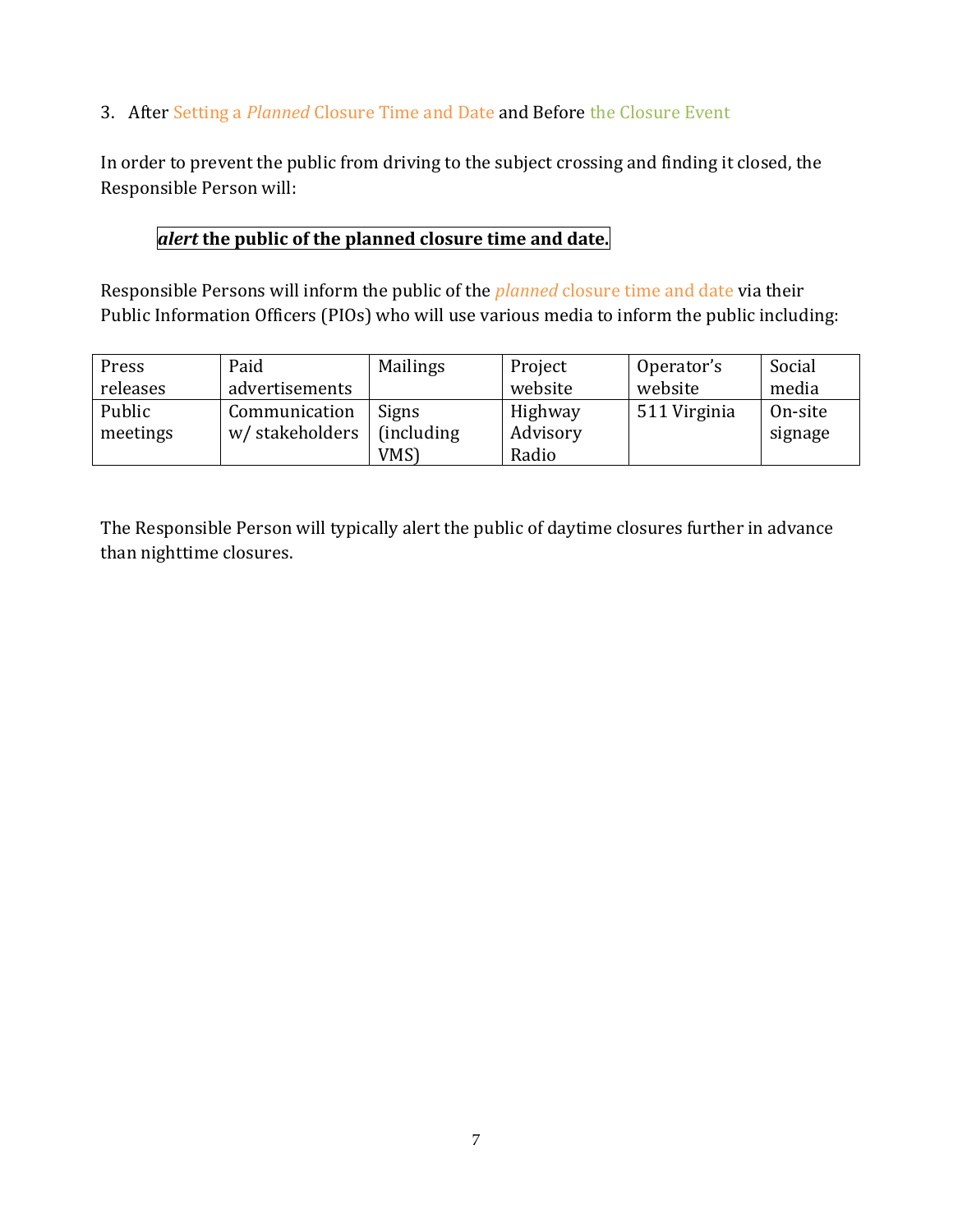# 2. Setting a *Planned* Closure Time and Date

After the Responsible Person has found a unique closing time/date that does not overtax other crossings, the Responsible Person will notify the other Responsible Persons (and HRTO members), using an email list maintained by HRTPO staff, by:

# *adding* **the subject closure to the personal Outlook calendars of the other Responsible Persons (and HRTO members) via a "New Meeting" invitation.**

The Responsible Person will:

- 1) enter the *date* and *time* of the planned closure as the date and time of the "new meeting", and
- 2) enter *a*) *the crossing name, and b*) *the closure direction* as the "location" of the "new meeting".

Because the operation and maintenance of each facility is basically the responsibility only of its operator, each Responsible Person receiving the invitation will "accept" it, thereby adding notice of it to their calendars.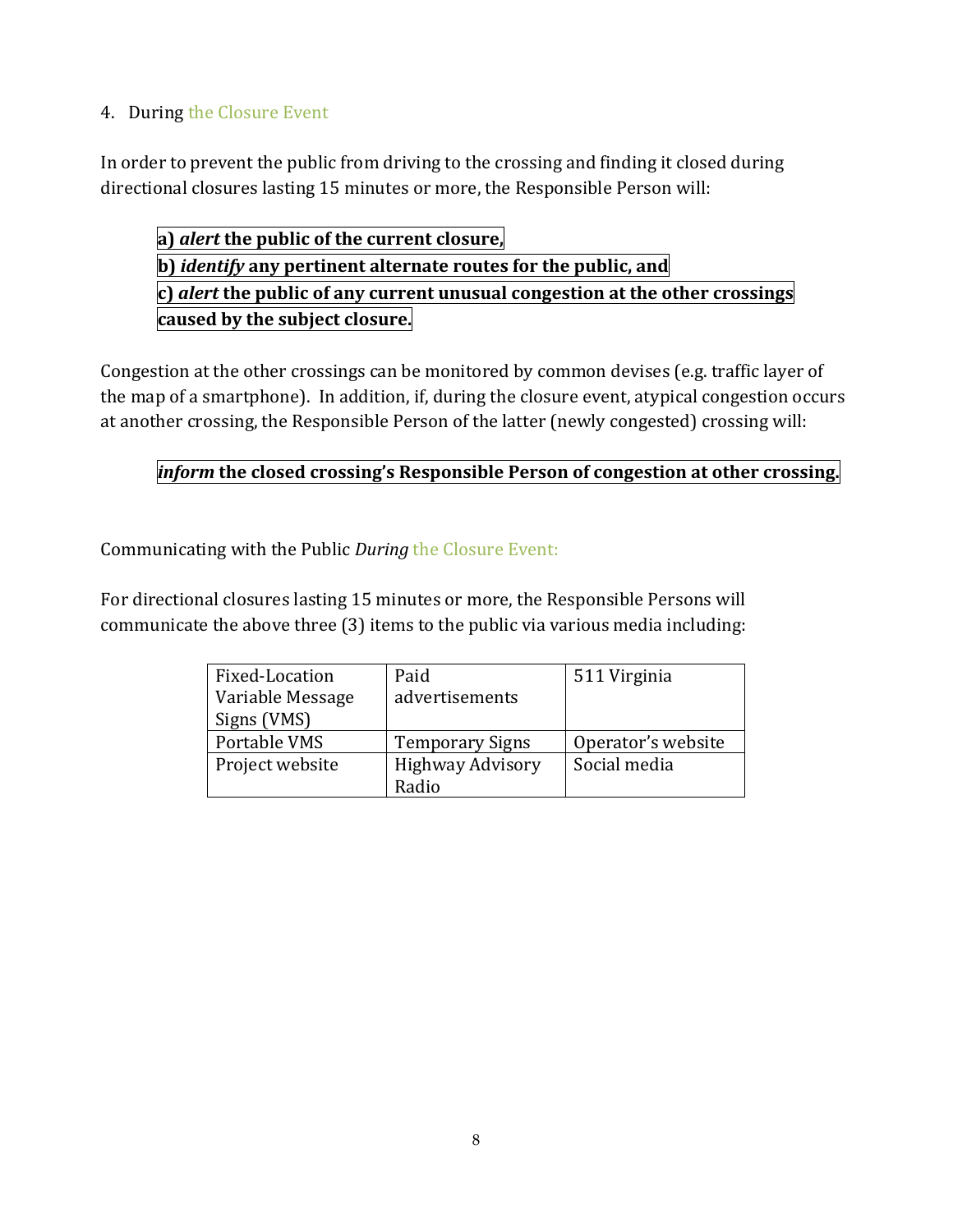### 3. After Setting a *Planned* Closure Time and Date and Before the Closure Event

In order to prevent the public from driving to the subject crossing and finding it closed, the Responsible Person will:

## *alert* **the public of the planned closure time and date.**

Responsible Persons will inform the public of the *planned* closure time and date via their Public Information Officers (PIOs) who will use various media to inform the public including:

| Press    | Paid           | <b>Mailings</b>    | Project  | Operator's   | Social  |
|----------|----------------|--------------------|----------|--------------|---------|
| releases | advertisements |                    | website  | website      | media   |
| Public   | Communication  | Signs              | Highway  | 511 Virginia | On-site |
| meetings | w/stakeholders | <i>(including)</i> | Advisory |              | signage |
|          |                | VMS)               | Radio    |              |         |

The Responsible Person will typically alert the public of daytime closures further in advance than nighttime closures.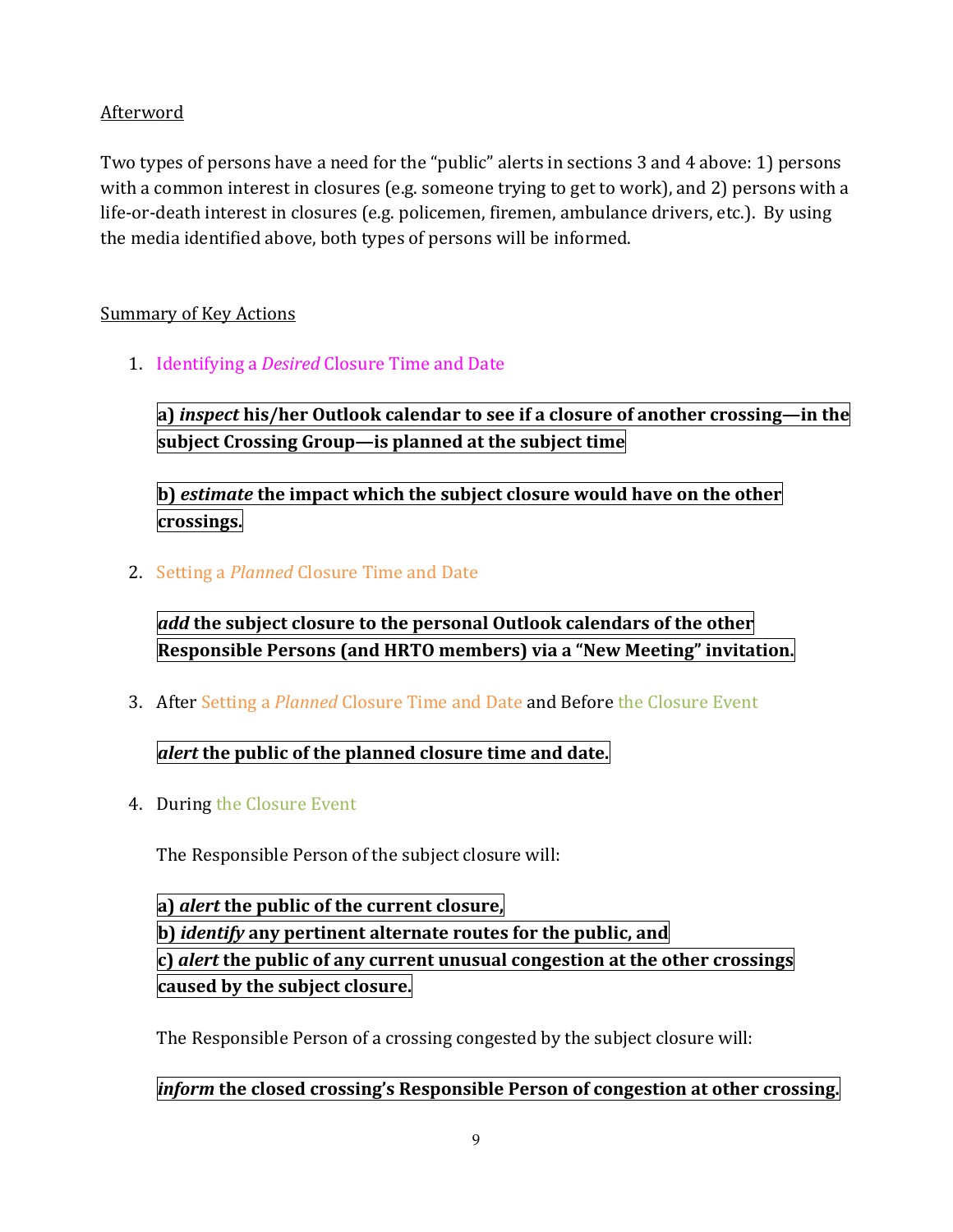# 4. During the Closure Event

In order to prevent the public from driving to the crossing and finding it closed during directional closures lasting 15 minutes or more, the Responsible Person will:

**a)** *alert* **the public of the current closure, b)** *identify* **any pertinent alternate routes for the public, and c)** *alert* **the public of any current unusual congestion at the other crossings caused by the subject closure.**

Congestion at the other crossings can be monitored by common devises (e.g. traffic layer of the map of a smartphone). In addition, if, during the closure event, atypical congestion occurs at another crossing, the Responsible Person of the latter (newly congested) crossing will:

# *inform* **the closed crossing's Responsible Person of congestion at other crossing.**

Communicating with the Public *During* the Closure Event:

For directional closures lasting 15 minutes or more, the Responsible Persons will communicate the above three  $(3)$  items to the public via various media including:

| Fixed-Location   | Paid                    | 511 Virginia       |
|------------------|-------------------------|--------------------|
| Variable Message | advertisements          |                    |
| Signs (VMS)      |                         |                    |
| Portable VMS     | <b>Temporary Signs</b>  | Operator's website |
| Project website  | <b>Highway Advisory</b> | Social media       |
|                  | Radio                   |                    |